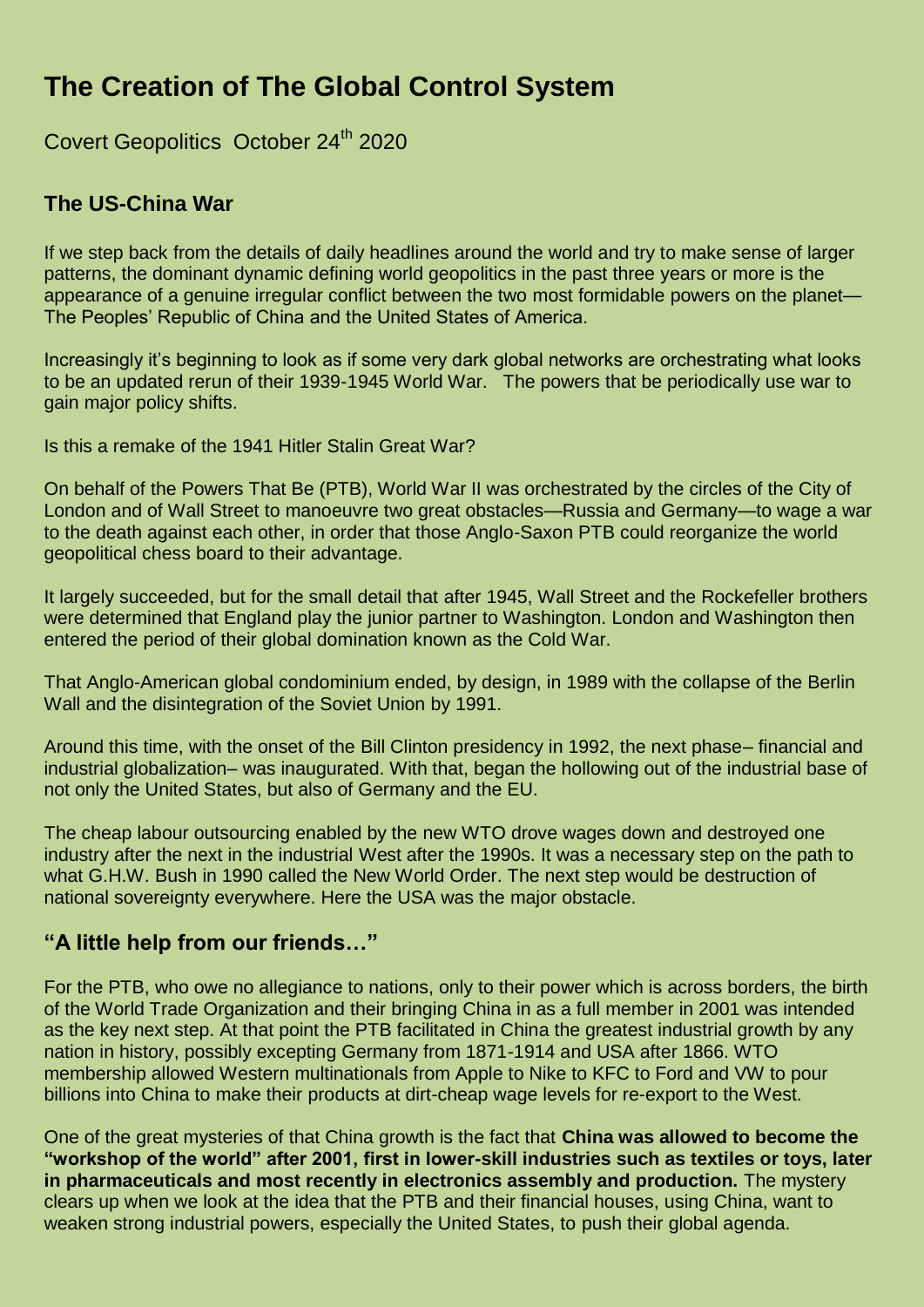Brzezinski often wrote that the nation state was to be eliminated, as did his patron, David Rockefeller. By allowing China to become a rival to Washington in economy and increasingly in technology, they created the means to destroy the superpower hegemony of the US.

By the onset of the Presidency of Xi Jinping in 2012, China was an economic colossus second in weight only to the United States. Clearly this could never have happened–not under the eye of the same Anglo-American old families who launched the Opium Wars after 1840 to bring China to heel and open their economy to Western financial looting–unless the Anglo-Americans had wanted it.

The same British-owned bank involved in the China opium trade, Hong Kong and Shanghai Bank (HSBC), founded by a Scotsman, Thomas Sutherland in 1865 in the then-British colony of Hong Kong, today is the largest non-Chinese bank in Hong Kong. HSBC has become so well-connected to China in recent years that it has since 2011 had as Board member and Deputy HSBC Chairman, Laura Cha. Cha was formerly Vice Chairman of the China Securities Regulatory Commission, being the first person outside mainland China to join the Beijing Central Government of the People's Republic of China at vice-ministerial [rank.](https://www.hsbc.com/who-we-are/leadership)

In other words the largest bank in the UK has a board member who was a member of the Chinese Communist Party and a China government official. China needed access to Western money and HSBC and other select banks such as JP MorganChase, Barclays, Goldman Sachs were clearly more than happy to assist.

#### **"Socialism with Xi Jinping Characteristics…"**

All told until 2012 when Xi took charge of the CCP in Beijing, China seemed to be willing to be a globalist "team player," though with "Chinese characteristics." However, in 2015 after little more than two years in office, **Xi Jinping endorsed a comprehensive national industrial strategy, Made in China: 2025.**

China 2025 replaced an earlier Western globalist document that had been formulated with the World Bank and the USA, the China 2030 report under Robert Zoellick. That shift to a China strategy for global tech domination might well have triggered a decision by the globalist PTB that China could no longer be relied on to play by the rules of the globalists, but rather that the CCP under Xi were determined to make China the global leader in advanced industrial, AI and bio-technologies. A resurgent China nationalist global hegemony was not the idea of the New World Order gang.

China:2025 combined with Xi's strong advocacy of the Belt Road Initiative for global infrastructure linking China by land and sea to all Eurasia and beyond, likely suggested to the globalists that the only solution to the prospect of their losing their power to a China global hegemon would ultimately be war, a war that would destroy both nationalist powers, USA AND China. This is my conclusion and there is much to suggest this is now taking place.

#### **Tit for Tat**

If so, it will most likely be far different from the military contest of World War II. The USA and most of the Western industrial economies have "conveniently" imposed the worst economic depression since the 1930's as a bizarre response to an alleged virus originating in Wuhan and spreading to the world.

Despite the fact that the death toll, even with vastly inflated statistics, is at the level of a severe annual influenza, the insistence of politicians and the corrupt WHO to impose draconian lockdown and economic disruption has crippled the remaining industrial base in the US and most of the EU.

The eruption of well-organized riots and vandalism under the banner of racial protests across the USA has brought America's cities to a state in many cases of war zones resembling the cities of the 2013 Matt Damon and Jodie Foster film, Elysium. In this context, anti-Washington rhetoric from Beijing has taken on a sharp tone in their use of so-called "Wolf Diplomacy."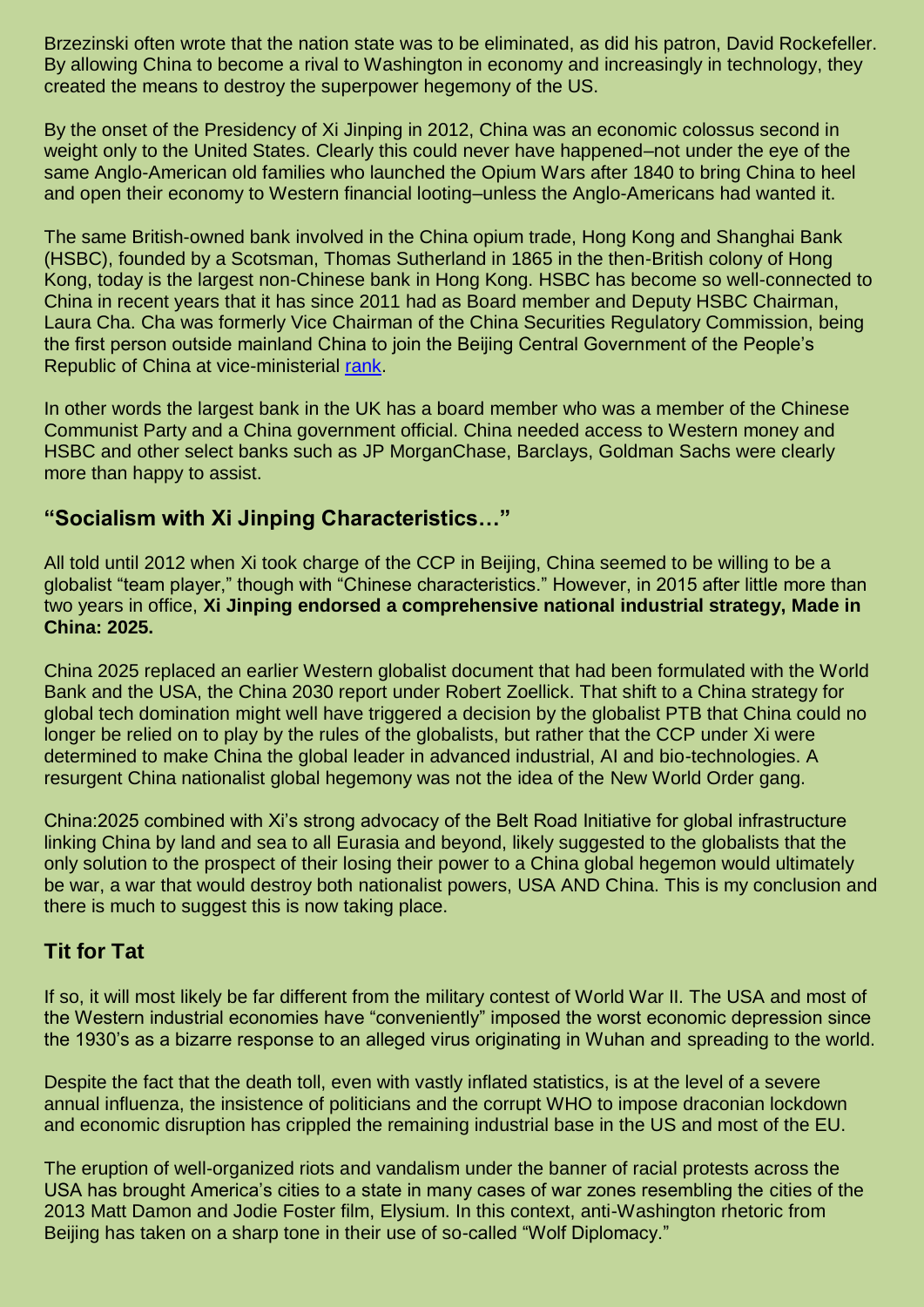Now after Washington closed the China Consulate in Houston and China the US Consulate in Chengdu, both sides have stepped up rhetoric. High tech companies are being banned in the US, military displays of force from the US in the South China Sea and waters near Taiwan are increasing tensions and rhetoric on both sides.

The White House accuses the WHO of being an agent of Beijing, while China accuses the US of deliberately creating a deadly virus and bringing it to Wuhan. Chinese state media supports the explosion of violent protests across America under the banner of Black Lives Matter.

Step-wise events are escalating dramatically. Many of the US self-styled Marxists leading the protests across US cities have ties to Beijing such as the Maoist-origin Revolutionary Communist Party, USA of Bob Avakian.

## **"Unrestricted Warfare"**

Under these conditions, what kind of escalation is likely? In 1999 two colonels in the China PLA, Qiao Liang and Wang Xiangsui, published a book with the PLA Press titled Unrestricted Warfare. Qiao Liang was promoted to Major General in the PLA Air Force and became deputy secretary-general of the Council for National Security Policy Studies. The two updated their work in 2016. It gives a window on high-level China [military strategy.](https://www.oodaloop.com/documents/unrestricted.pdf)

Reviewing published US military doctrine in the aftermath of the 1991 US Operation Desert Storm war against Iraq, the Chinese authors point out what they see as US over-dependence on brute military force and conventional military doctrine. They claim, "Observing, considering, and resolving problems from the point of view of technology is typical American thinking. Its advantages and disadvantages are both very apparent, just like the characters of Americans."

They add, "military threats are already often no longer the major factors affecting national security…these traditional factors are increasingly becoming more intertwined with grabbing resources, contending for markets, controlling capital, trade sanctions, and other economic factors, to the extent that they are even becoming secondary to these factors.

They comprise a new pattern which threatens the political, economic and military security of a nation or [nations…](https://www.oodaloop.com/documents/unrestricted.pdf) The two authors define the new form of warfare as, "encompassing the political, economic, diplomatic, cultural, and psychological spheres, in addition to the land, sea, air, space, and electronics [spheres.](https://www.oodaloop.com/documents/unrestricted.pdf)"

They suggest China could use hacking into websites, targeting financial institutions, terrorism, using the media, and conducting urban warfare among the methods proposed. Recent revelations that Chinese entities pay millions in ad revenues to the New York Times and other mainstream USA media to voice China-positive views is one example.

Similarly, maneuvering a Chinese national to head the US' largest public pension fund, CalPERS, which poured billions into risky China stocks, or persuading the New York Stock Exchange to list dozens of China companies without requiring adherence to US accounting transparency increase US financial vulnerability are others.

**This all suggests the form that a war between China and the US could take.** It can be termed asymmetrical warfare or unrestricted war, where nothing that disrupts the enemy is off limits. Qiao has that, "the first rule of unrestricted warfare is that there are no rules, with nothing forbidden." There are no Geneva Conventions.

The two Beijing authors add this irregular warfare could include assaults on the political security, economic security, cultural security, and information security of the nation. The dependence of the US economy on China supply chains for everything from basic antibiotics to militarily-vital rare earth minerals is but one domain of vulnerability.